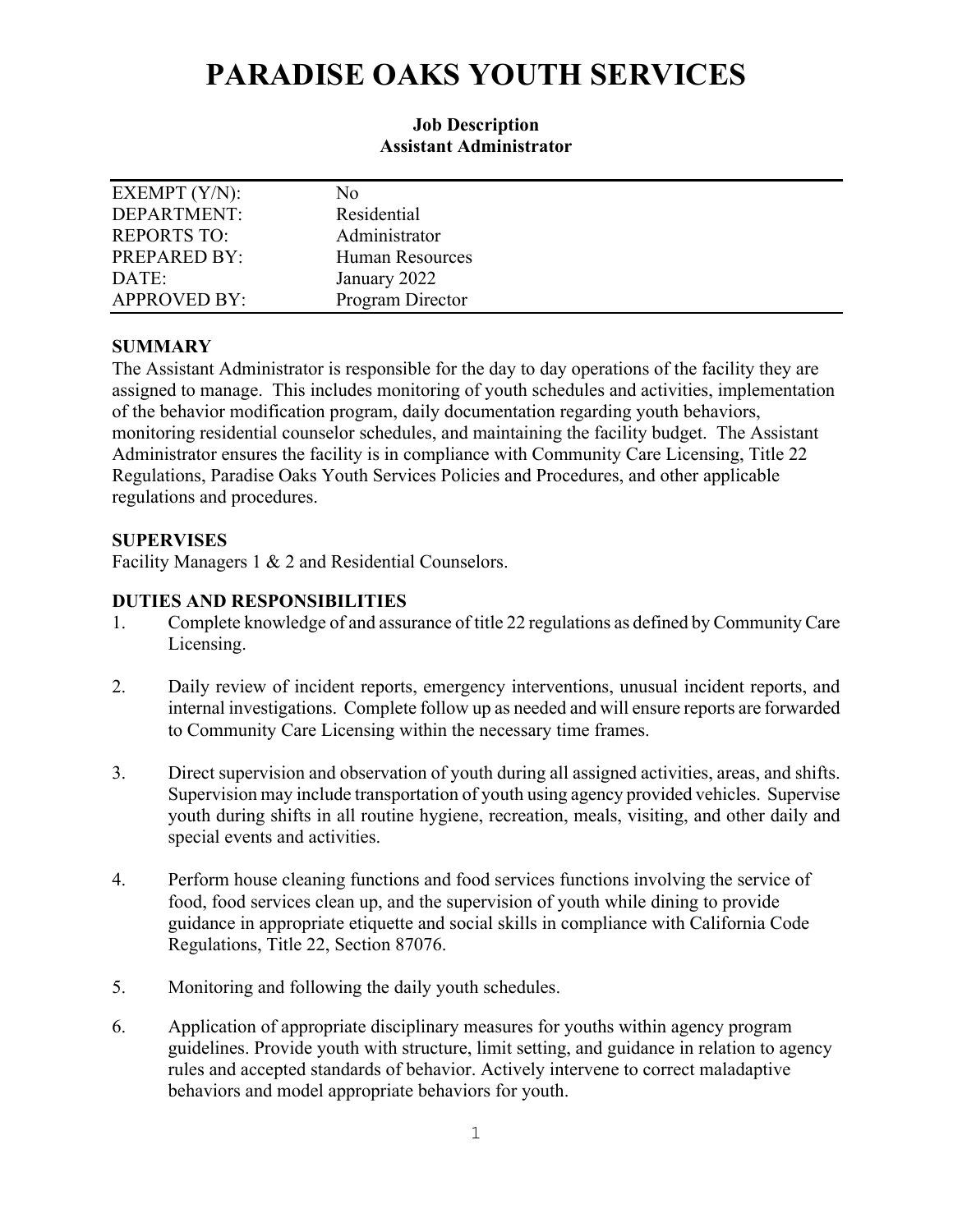- 7. Implementation of youth's individual treatment plans as it pertains to the youth's behaviors.
- 8. Scheduling and transportation for appointments pertaining to health and education.
- 9. Management and supervision of Facility Managers and Residential Counselors conducting programmatic duties including, but not limited to, supervision of and participation in youths' activities, outings, groups, chores, homework, etc. Includes knowledge and enforcement of all program rules and expectations.
- 10. Direction and guidance of assigned subordinate employees to ensure assigned responsibilities and duties are accomplished effectively, efficiently, and within authorized budget limitations.
- 11. Responsible for written and oral evaluations of all assigned subordinate employees.
- 12. Provide on-going training of all assigned Facility Managers and Residential Counselors to provide a safe and healthy work environment for staff and youths.
- 13. Share responsibility for recruiting, interviewing, and evaluating new employees.
- 14. Monitor the facility's budget and management of expenditures according to the facility's budget limitations.
- 15. Completion of other duties consistent with the above as assigned by direct supervisor.
- 16. Able to apply their training on trauma-informed care when working with the youth we serve.
- 17. Perform all other tasks as instructed by supervisor, consistent with above job duties.

# **QUALIFICATIONS**

- 1. Bachelor's degree from an accredited college or university; and six months experience working with severely emotionally disturbed youth; six months with supervisory experience; **OR** Associate's degree from an accredited college or university; and one year experience working with severely emotionally disturbed youth; six months with supervisory experience; **OR** two years' supervisory experience in a group home of the population serve.
- 2. Must be able to interrupt physical altercations, respond to injury and/or life threatening crises, hear interactions among residents or call for assistance from staff, to walk, run, climb, lift 25 lbs., speak clearly, give clear and concise directions, and use their mental faculties to make appropriate judgments in all areas that affect major life activities of care of the youth and protection.
- 3. Successful completion of Pro-ACT certification within 3 months of employment.
- 4. Valid California Driver's License required; must meet agency requirements for driving a van.

# **WORKING CONDITIONS**

The Assistant Administrator position requires the person to communicate effectively and be